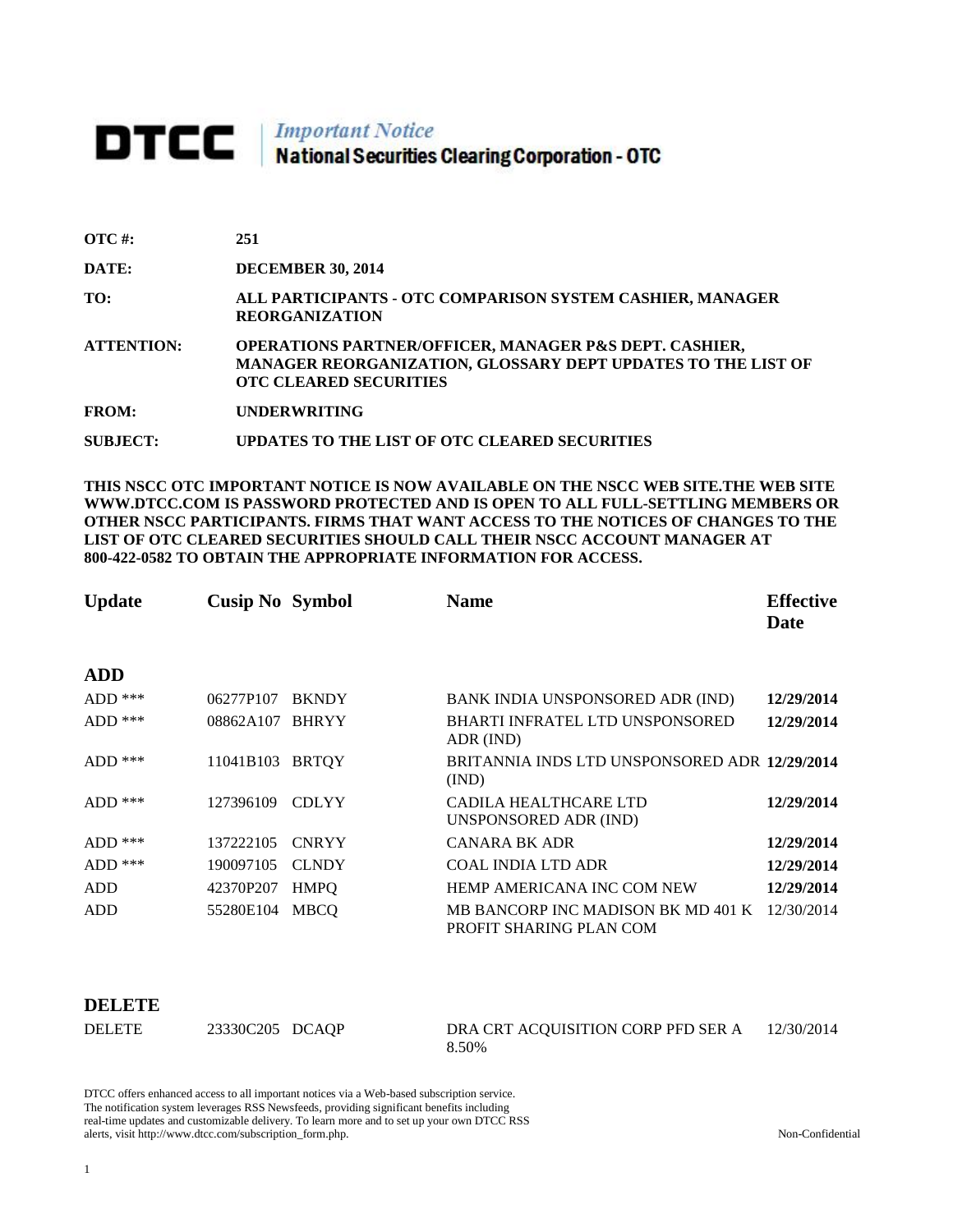# **MARKET MOVE**

| Y2188B108 DLNG<br>∗                  | DYNAGAS LNG PARTNERS LP COM<br>UNITS (XNAS TO: XNYS)                            | 12/30/2014 |
|--------------------------------------|---------------------------------------------------------------------------------|------------|
| 23204G100 CUBI<br>∗                  | <b>CUSTOMERS BANCORP INC COMMON</b><br>STOCK (XNAS TO: XNYS)                    | 12/30/2014 |
| <b>23204G308 CUBIL TO: CUBS</b><br>∗ | <b>CUSTOMERS BANCORP INC SR NTS DEU 12/30/2014</b><br>2018 (PA) (XNAS TO: XNYS) |            |

## **SYMBOL CHANGES**

|           |                             | 09354Q204 BLCRD TO: BLCRF BLIND CREEK RES LTD COM SHS (CDA)                        | 12/30/2014 |
|-----------|-----------------------------|------------------------------------------------------------------------------------|------------|
|           |                             | 12721D302 CADAD TO: CADAF CADAN RES CORP ORD SHS (CDA)                             | 12/30/2014 |
| 380926204 |                             | GOLHD TO: GOLHF GOLDEN HOPE MINES LTD ORD SHS                                      | 12/30/2014 |
| 443300306 |                             | HEOFD TO: HEOFF H2O INNOVATION INC ORDINARY SHARES 12/30/2014<br>(CANADA)          |            |
|           |                             | 65953P302 NORFD TO: NORFF NORTH GROUP FINANCE LTD COMMON<br><b>SHARES (CANADA)</b> | 12/30/2014 |
|           | 69353D406 PPJED TO: PPJE    | PPJ HEALTHCARE ENTERPRISE INC<br><b>COMMON STOCK (FL)</b>                          | 12/30/2014 |
|           | $71646V201$ PTRDD TO: PTRDF | PETRODORADO ENERGY LTD COM SHS<br>(CDA)                                            | 12/30/2014 |
| 87265T103 | ALPHD TO: TPTW              | TPT GLOBAL TECH INC COMMON STOCK                                                   | 12/30/2014 |
| 950840306 |                             | WEAFD TO: WEAFY WESFARMERS LTD UNSPONSORED ADR<br><b>NEW (AUSTRALIA)</b>           | 12/30/2014 |

## **REORGANIZATION**

| <b>DELETE</b> | Y2931M104 GNZUF |              | GUANGZHOU AUTOMOBILE GROUP CO.<br>SHS CL H (CHINA)        |            |
|---------------|-----------------|--------------|-----------------------------------------------------------|------------|
| $ADD$ ***     | Y2R318121 GNZUF |              | <b>GUANGZHOU AUTOMOBILE GROUP CO</b><br>LTD SHS H (CHINA) | 12/30/2014 |
| <b>DELETE</b> | 005051206       | AHFD         | ACTIVE HEALTH FOODS, INC. COMMON                          |            |
| ADD           | 005051305       | <b>AHFDD</b> | ACTIVE HEALTH FOODS, INC. COMMON                          | 12/30/2014 |
| <b>DELETE</b> | 05936T104 NORTF |              | BAMA GOLD CORP. ORDINARY SHARES<br>(CANADA)               |            |
| <b>ADD</b>    | 05936T203       | <b>NORTD</b> | BAMA GOLD CORP. COM NEW (CANADA)                          | 12/30/2014 |
| <b>DELETE</b> | 86800G105 SUWG  |              | SUNWAY GLOBAL INC. COMMON STOCK                           |            |
| ADD           | 86800G204 SUWGD |              | SUNWAY GLOBAL INC. COMMON STOCK<br><b>NEW</b>             | 12/30/2014 |
| <b>DELETE</b> | 967573106       | <b>ZWBC</b>  | WIDEBAND CORPORATION                                      |            |
|               |                 |              |                                                           |            |
| <b>ADD</b>    | 38146N104 ZWBC  |              | <b>GOLDKEY CORP</b>                                       | 12/30/2014 |

Non-Confidential